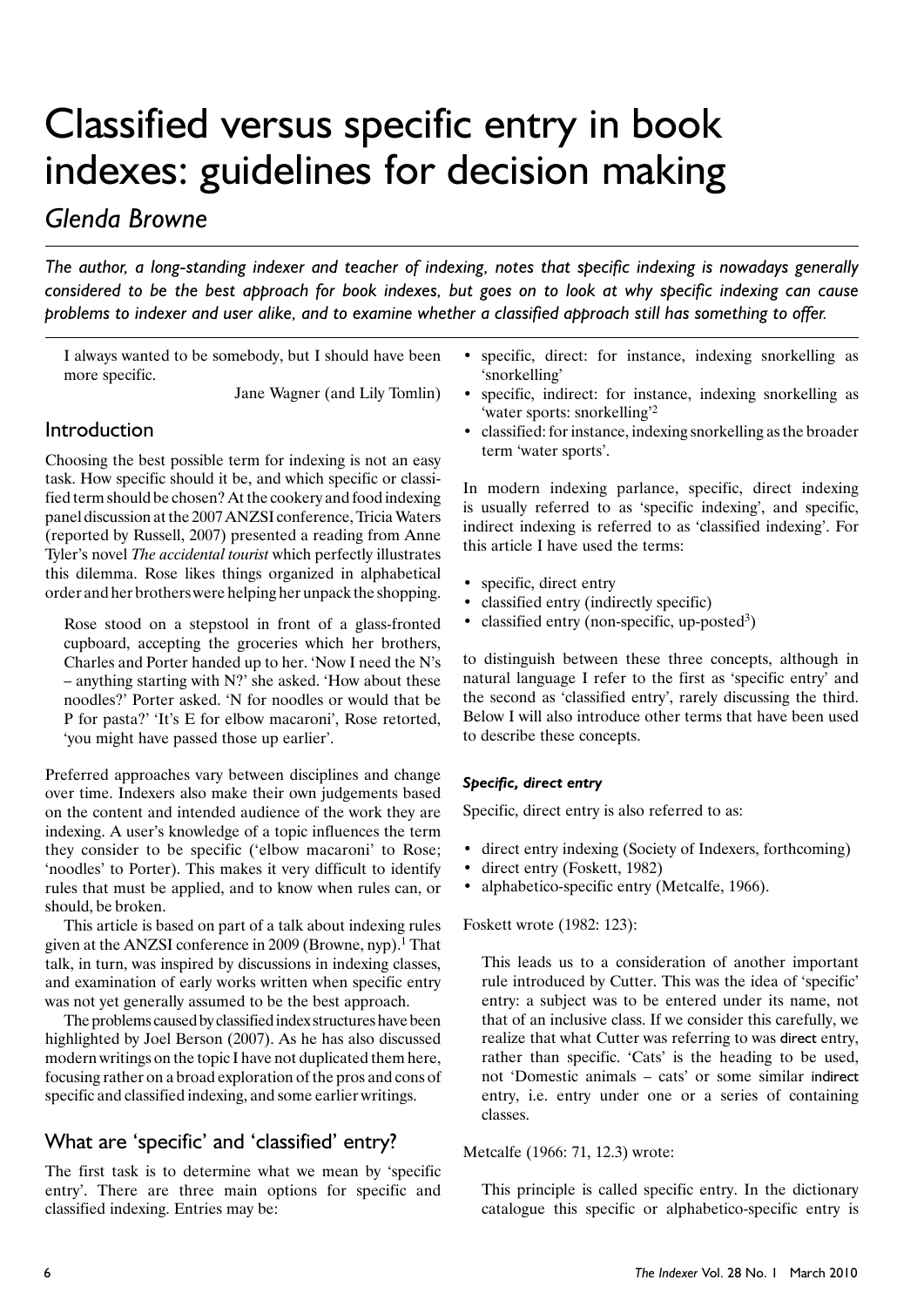entry of a book under the particular name of a particular subject with which it deals. Entry under Apples in alphabetical order of a book on apples is alphabetico-specific entry. Its entry under Fruit – Apples would be specific, but this is not what is called specific entry in a dictionary catalogue; entry of it under Fruit – Apples, or just Fruit in alphabetical order is called alphabetico-classed entry.

Both Metcalfe and Foskett are discussing library catalogue entries, but the terminology and principles also apply to indexing.

## **Classified entry (indirectly specific)**

One of the problems in discussing classified versus specific indexing is the variation in the language used. In my conference talk, I referred to classified entry (indirectly specific) as specific, indirect (alphabetico-classified) entry. It is specific entry because, despite the classified structure, you end up referring to the *specific* topic (such as snorkelling, or apples) although you do not get there directly. For this article I have changed this to 'classified entry (indirectly specific)' because 'classified entry' is the way it is often referred to in indexing discussions. Classified entry (indirectly specific) is also referred to as:

- alphabetico-classed entry (as discussed in the Metcalfe quote above)
- · classified entry
- subtopic categorical subheadings (Stauber, 2004).

Do Mi Stauber notes (2004: 152):

Subtopic categorical subheadings are often referred to as classified, or subclass, subheadings. I am choosing not to use these terms, because they lead to confusion with terminology that does not apply to back-of-book indexing.

## Classified entry (non-specific, up-posted)

In my talk I referred to classified entry (non-specific, upposted) simply as 'classified entry'. I have made it more precise here, as in natural language 'classified entry' is also used for the 'indirectly specific' approach. Both these approaches are also referred to as alphabetico-classed entry (as discussed in the Metcalfe quote above).

## Advantages and disadvantages of specific and classified entry

## Advantages of specific, direct entry

Specific, direct entry is (in general) preferred in indexing because it means users can look up a topic under its own name without knowing the broader term (class) selected by the indexer as a classified entry point. For example, the person interested in snorkelling can look up 'snorkelling' directly, rather than having to wonder whether it has been classified under 'water sports', 'aquatic sports', 'swimming' or 'holiday activities'.

Specific entry also makes it easier to keep subheadings logical, and to avoid sub-subheadings.

Some of the advantages claimed for classified entry in the grouping of content, and provision of access from broader terms, are also available with specific, direct entry if see also references are created from broader to narrower terms.

## Disadvantages of specific, direct entry

Specific, direct entry fails when users or indexers have trouble identifying the best search term for a topic – either because the terms are obscure or otherwise hard to identify, or because they have difficulty finding a term at the appropriate level of specificity.

## Difficulty finding the word for the subject

It is not always easy for users or indexers to choose a good term to describe a topic. Sometimes it is relatively easy - you look for wattles at 'wattles' (or acacias or *Acacia*), you look for information on prisoners who were transported to Australia under 'convicts' or 'transportation'; but where, for example, do you look for general discussions on the ability of people to find information? Possible terms include 'access to information', 'findability', 'retrieval of information' and 'information retrieval'. There is no single specific term that clearly describes the topic and is certain to be selected by both indexer and index user. For specific entry to work in cases such as this, the indexer has to think of many entry points, including cross-references from broader terms such as 'information' which may be more clearly identified by users.

## Difficulty finding the appropriate level of specificity

It can be difficult to find the appropriate level of specificity. It is easy to assume that indexers can simply choose the level of specificity of terms used in the book, but this is not always the level we judge to be helpful for users.

Knight (1979: 98–9) posed the question 'To what degree am I expected to extend specificity?' and uses Metcalfe's example of a heading such as 'Model T Ford Motor Car'. He suggests that in a book devoted wholly to 'motors' this might be a suitable index heading, but that:

common sense imposes a limit to the degree of specificity and in a volume of more general literature the indexer might have to invert it into 'Ford motors, Model T', and he could plead in extenuation that it is not necessary to descend to the infima species and that in any case Model T is a variety rather than a species.

In this case the inversion makes this into a classified entry, so Knight is effectively promoting the use of classified entry (indirectly specific).

Wellisch (1991: 357) suggests that the specificity of terms is mainly a function of the indexing language being used. For a book index, the 'indexing language' – or collection of allowable terms – is based on the words in the book itself.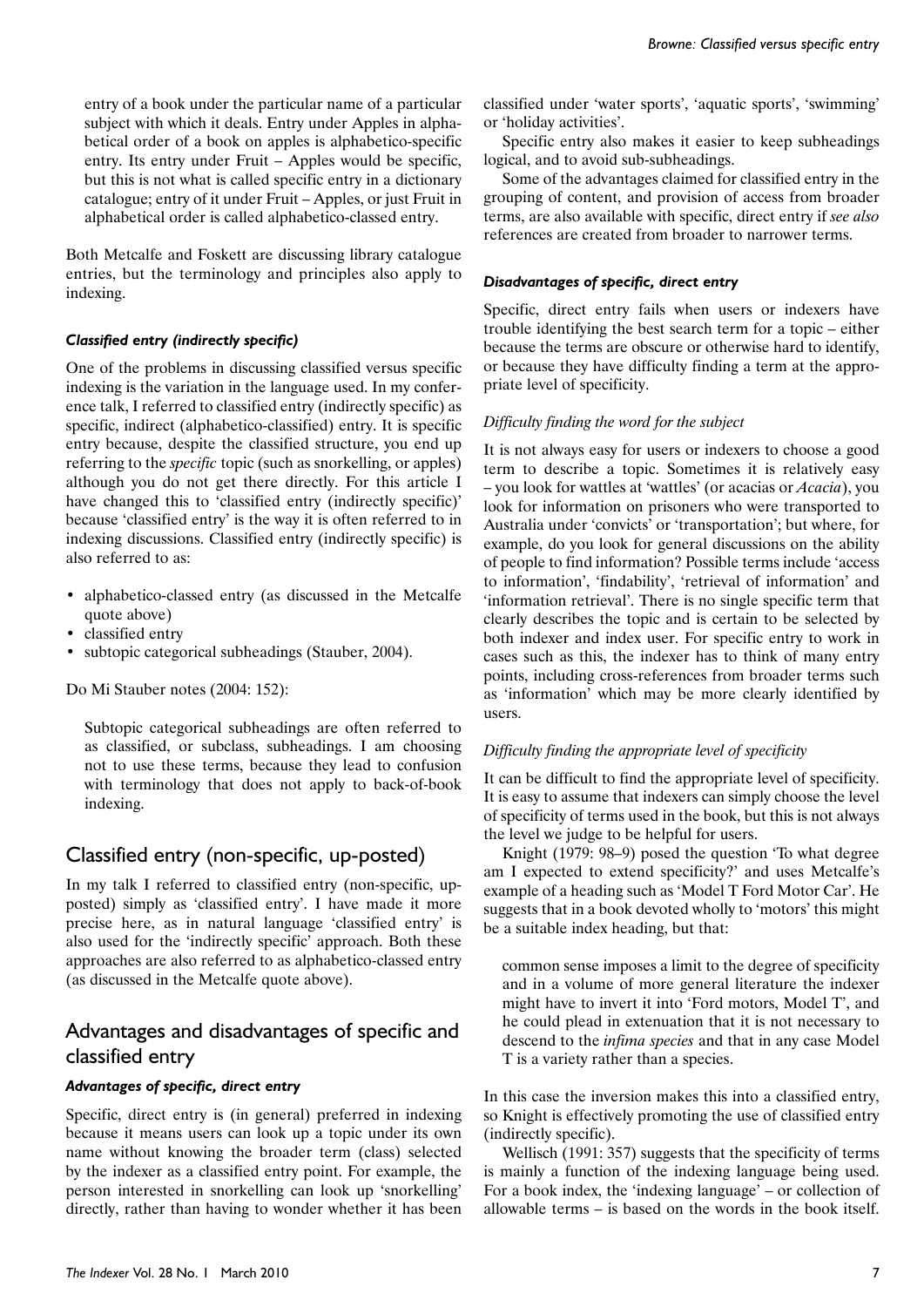This suggests, as a general rule, that if the book discusses Model T Ford motor cars specifically, the index should index them specifically. Any doubt that a user will search for the specific term can be alleviated by the use of a string of crossreferences (cars, 15–25, see also Ford motor cars; and 'Ford motor cars, 29, see also Model T Ford motor cars).

In practice, however, we often rely on Knight's 'common sense' and choose a broader term than the most specific one available to us. In some cases the lack of any entries at a broader term (for instance, having an entry for 'North Queensland' but not one for 'Queensland') may suggest that use of the broader term for the narrower concept is appropriate.

Lilley (1955: 6), in the context of library catalogues, says:

If one goes far enough along the line of recognizing the lack of specificity in the concept of 'specific' headings, he may verge upon the heresy of wondering just how much of user-failure at the subject catalog can be attributed to the basic rule of the 'direct and specific entry'.

The disadvantages listed here become examples of the benefits of classified indexing, below.

## Advantages of classified entry (indirectly specific)

Classified entry (indirectly specific) can be used in a number of ways:

- as the only place for an entry in a classified structure
- as a supplementary place for an entry to replace a crossreference
- as a non-hierarchical grouping mechanism.

## Classified entry as the only location for a topic

Classified indexes, in which most topics are indexed as subheadings under a broader term in the hierarchy to which they belong, have the advantage of grouping similar items and allowing users to browse entries that are related to the topic they have consulted. They work well when the broader term is more likely to be consulted by the index user than the specific one.

It is said that they take up less space,<sup>4</sup> but this is meaningless unless the quality of access points is considered. When equal access points are provided (for example, including see also references within the classified structure) the classified index is likely to be larger because of the space requirements of turnover lines from many levels of subheading.

#### Avoids a cross-reference to a narrower term

Classified entry (indirectly specific) can be effectively used as a replacement for individual see also references, thus saving the time of the user, who doesn't have to follow the cross-reference to find what they need. This assumes, however, that the term is also indexed in its own right at its specific alphabetic location.

One of the things that sparked my interest in this topic was a student's comment that the example below (which had been in a class exercise) included a classified subheading

('sentencing: two-stage sentencing'), although I had taught that subheadings should describe 'aspects' of the main heading, and that users should be directed to specific instances or narrower terms using a see also reference (as with 'see also suspended sentences' in the example below).

## sentencing, see also suspended sentences

discount for guilty plea, 13-14, 29-30 parity in, 38-39 purposes of, 83-84 two-stage sentencing, 29-30 suspended sentences, 19, 25, 30-32, 35-36 deterrence aspects of, 39-42 mitigating factors, 67, 69-71, 74 new legislation regarding, 76-79, 81 two-stage sentencing, 29-30

The choice to include the classified subheading in this case was the result of a trade-off between the aim to 'save the time of the user' and the desire for a pure set of subheadings. In this case the classified subheading does not cause major problems in the index structure, so it was considered advantageous to use the double entry. On the other hand, the cross-reference to 'suspended sentences' was retained as a cross-reference rather than a double entry as there are a number of subheadings at 'suspended sentences', and duplicating them at 'sentencing' would have led to subsubheadings as well as a longer index. Along with the rule 'save the time of the user' there is usually a corollary 'so long as it doesn't take up more space (or make the index more complex)'.

## Hybrid classified and specific arrangements

Early commentators on classified versus specific arrangements were often especially concerned at the thought that classified and specific subheadings would be combined in the same index. Wheatley (2002: 56) said 'An Index may be arranged either chronologically, alphabetically, or according to classes, but great confusion will be caused by uniting the three,' and Wellisch (1991: 39) agreed, saying, 'Under no circumstances should an alphabetical arrangement of headings be interspersed with a classified array of subheadings.'

They are correct that there are potential dilemmas from mixing these two, but, if we accept the utility of the arrangement above with 'two-stage sentencing' as a subheading, we must also take the risk that this mixed arrangement may cause some confusion. The skill for the indexer is in selecting the situations in which a classified subheading fits easily into the existing subheadings, and to use cross-references in place of double entry where the inclusion of the subheading may cause problems.

#### Grouping in broad categories

In addition to hierarchical groupings, indexes often use categorical or concept groupings in which subheadings are not aspects of the main heading or narrower terms (as with 'two-stage sentencing') but can usefully be grouped under an 'umbrella' term.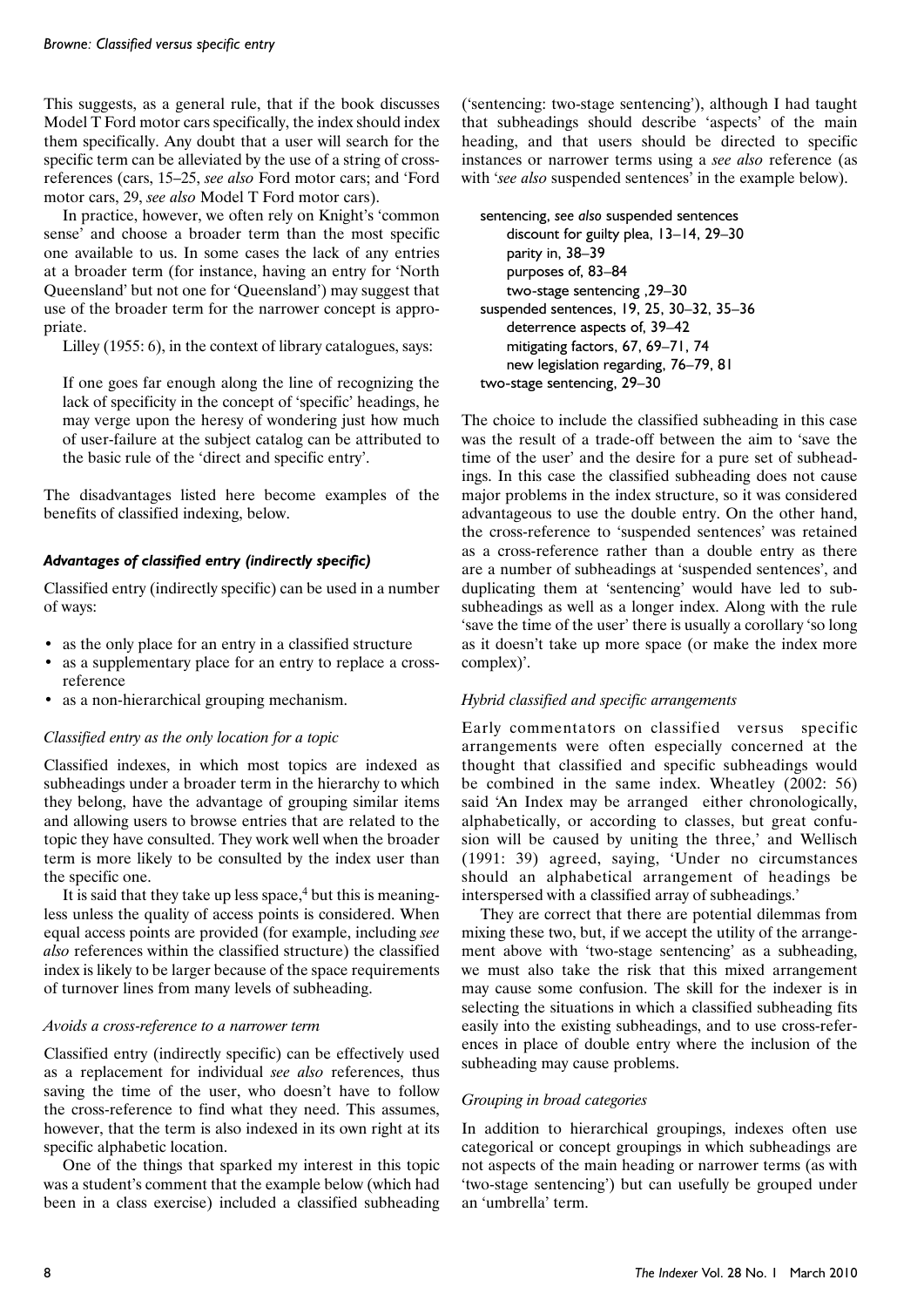Recipes in cookbooks are often indexed by recipe title (specific entry), main ingredients, and broad category groupings. For example, Summer Fish (a spicy barbeque recipe) may be indexed as a subheading under 'barbeques'. Other common groupings include broad food categories (such as 'breads and pastries') and country of origin (such as 'Southern African cookery').

Grouping is also used where the specific entry is considered to be subsidiary to the grouping term, for example indexing names of books written by an author under the name of the author, or news of judicial appointments under the name of the court. The second example is from periodical indexing, where the group entry allows readers to browse for news of judicial appointments which they would be unlikely to find if they had to know what names to look under.

One of the light-hearted entry arrays in The indexing companion (Browne and Jermey, 2007) is at 'indexer confusion', which gathers references to examples in the text of times that human or computer indexers failed to fully understand the content they were indexing. The subheadings include 'endothelins and the telephone' and 'evacuation vs bowel movements'. These subheadings show examples of the main heading, rather than aspects of it.

Grouping may be considered more important than specific entry in some information environments. In a review of File management and information retrieval systems, Bella Weinberg (1998) noted that the book advises the creation of broad subject headings, saying, 'The object is to have as few subject headings as possible.' Weinberg noted, 'The advantages of specificity are apparently not recognized in the corporate world.'

## Disadvantages of classified entry (indirectly specific)

#### Difficulties finding broader term/s

The main disadvantage of classified entry (indirectly specific) is that users don't always think of the appropriate broader term to search for. Sometimes it is obvious – such as 'dog' for 'collie dog', but at other times there is no clear option. For example, if a user finds nothing at the term 'microblogging' the broader term could be 'social networking' or 'blogging'. Poole (in Wheatley, 2002: 56) sums it up, saying, 'The fatal defect of every classified arrangement is that nobody understands it except the person who made it, and he is often in doubt.'

Wheatley  $(2002:56)$  agrees:

The evil of this [that is, classification] is that the consulter is never sure whether the reference he requires may not be lurking in some place that he has missed, but in the case of a single alphabet an answer to the question 'Does the Index contain what I require?' is obtained at once.<sup>5</sup>

Metcalfe (1966: 66, 11.21) unconsciously provides ammunition for the case against classified entry by using the heading STARS - PLANETS - MARS as an example of an entry for an alphabetico-classed catalogue. As planets are not stars, the books on Mars are as good as lost!

The failure of classified entry for the user was clearly

demonstrated by Joel Berson (2007), who asked, 'where would you look for "tailors" in a book called "The Complete" Tradesman"?', and found the answer to be under 'occupations', not 'trades' (and not under 'tailors'); worse still, you could only find 'tinkers' by looking under the term 'itinerants'.

There has been a discussion on the SIGCR-L mailing list<sup>6</sup> about whether 'metadata creation' is in the class 'cataloguing', or whether 'cataloguing' is a member of the class 'metadata creation'. The fact that people can't even agree about which of a pair of terms is the broader does not give confidence in classified structures.

Although classified entry is common in legal indexes, it is not universally accepted. Green (1989) wrote:

is it in the purpose of an index to pre-arrange the concepts dealt with in the text? Or is that not the function of a table of contents, while an index is a more democratic instrument, giving rough equality of access to all the concepts?

Green reported on an experiment in which six lecturers at the Law School in Cardiff were given six topics that were found at different levels of subdivision in the index to the Law Quarterly Review. None were able to find all of them. So pity the poor beginner who doesn't know that 'defective premises' are to be found at:

Torts: negligence: duty of care: defective premises.

Betty Moys (1997), an award-winning legal indexer, also comes out strongly in favour of specific indexes, as does Knight (1979), who was a barrister as well as an indexer.

#### Complicated structure/overuse of subsubheadings

Another problem with classified indexes is that they often largely mimic the structure of the table of contents, thus wasting the opportunity to provide an alternative set of entry points. In doing so, they also overuse sub-subheadings, and lead to a complicated index structure and wasted space caused by turnover lines.

Wellisch (1991: 40) points out that the use of classified structures in indexes makes it difficult to index associatively related (non-hierarchical) aspects of any subheadings.

## Advantages of classified entry (non-specific, up-posted)

Classified entry (non-specific, up-posted) is useful in two related areas: where the specific term is too obscure to expect users to think of it, or where it is not likely to be selected as a search term; and where the grouping function of the index is considered more important than specific access.

#### Specific terms not important or not known

Classified entry (non-specific, up-posted) may be useful in cases where the specific terms are not likely to be known and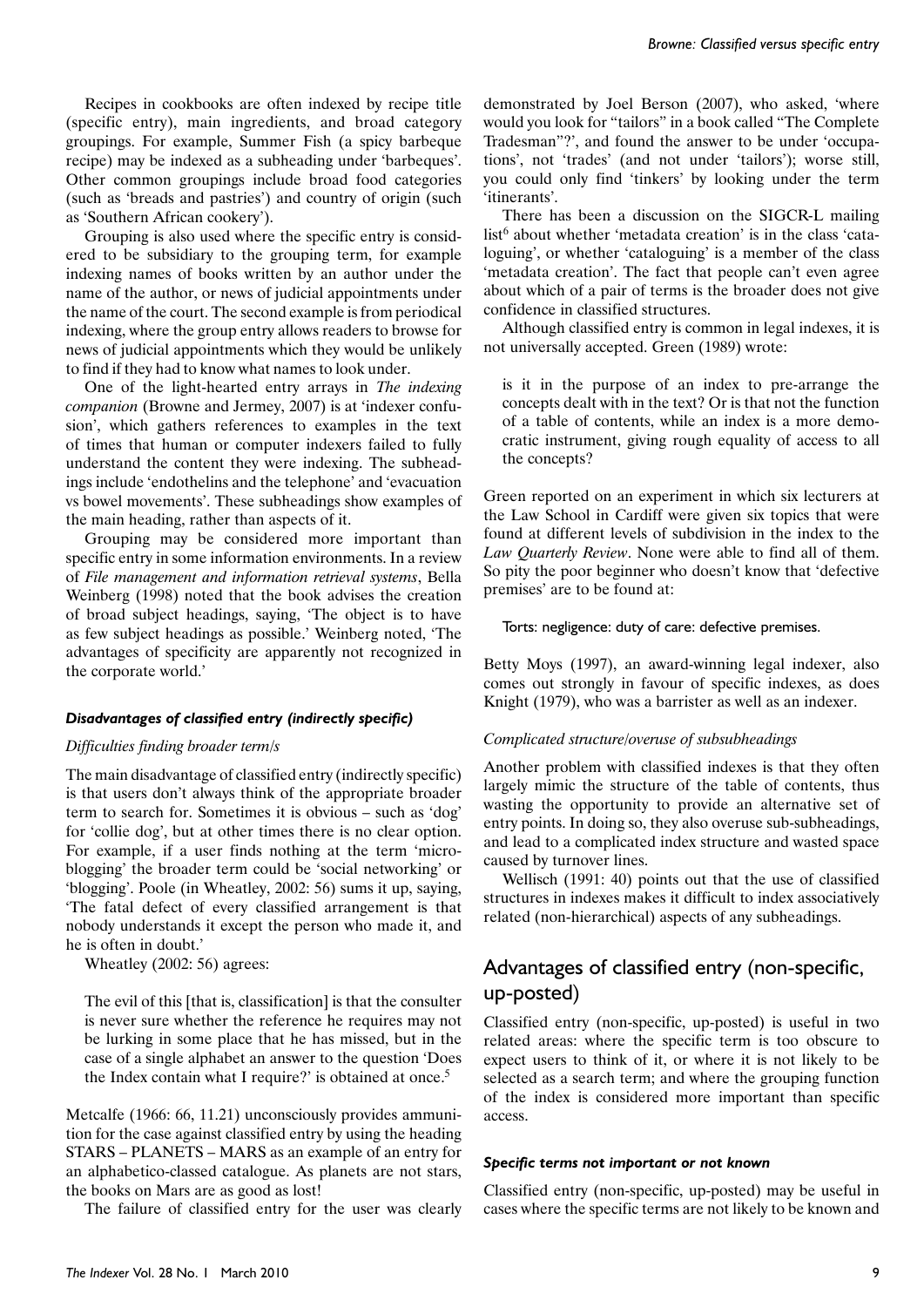consulted, or where the specific detail is not important. Two recipes might list 'rotini' and 'fusilli' as ingredients, but if you don't envisage your users searching for those you could index them both at 'spiral pasta'. At times the indexer won't even know the names of the specific topics (for instance, if all they had seen was images of these pasta varieties).

Another situation in which the specific term may not be important is when there is no entry under the broader term, and the specific term is only mentioned casually. For example, in a book on knowledge management with no entry for 'libraries', an entry for 'corporate libraries' may be too specific. (On the other hand, if the specificity is warranted, the solution is to add a see reference from 'libraries' to 'corporate libraries' (or to put the page number at both 'libraries' and 'corporate libraries').

#### Indexing at different levels of granularity

Classified entry (up-posted) is also useful when indexing the same content at different levels of granularity (detail). For example, you may use 'indexing' for a whole chapter, and 'strip indexing' for one page within that chapter. This is not really up-posting, however, as 'indexing' is the most specific description when considering the whole chapter.

## Disadvantages of classified entry (non-specific, up-posted)

Classified entry (non-specific, up-posted) is less useful than specific entry because it stops you going straight to the topic of interest. Assume that one discussion of 'micro-blogging' is indexed at 'blogging' along with four other references to blogging in general. The user won't know which of those five entries refers to micro-blogging rather than blogging, and in fact won't know that *any* of them do.

Of the two options below, the second one is clearly the more useful.

blogging, 15, 25, 77, 189, 266, 354

and

blogging, 15, 25, 77, 189, 354, see also micro-blogging micro-blogging, 266

Similarly, the Australian Yellow pages business telephone directory has a category 'Editorial Support Services', to which indexing belongs. I used to have my phone number listed there. Because it is a classified entry (non-specific, up-posted), however, there was nothing to show a user what type of support service I offered  $-$  that is, indexing  $-$  so I got a lot of phone calls from locals who had written a book and needed help getting it published.

## The art of being specific

Earlier writings on specific entry show passionately held views – probably because people were arguing against the entrenched position of classified entry in some areas. Now that specific entry is generally accepted as inevitable (except in some specialized areas), the approach is more relaxed.

In general, modern indexers consider specific indexing, with the use of double entries and cross-references from broader to narrower terms, to be the foundation of an effective, user-friendly index, supplemented by judicious use of classified entries.

Even passionate advocates of specific indexing acknowledge that an entry can be too specific. In general the specificity of language in the book determines the specificity of index terms; however, this may be tempered by the indexers' expectations of user behaviour.

It is interesting to note how writers over the years have had trouble setting the appropriate degree of specificity for indexers and cataloguers, with Wellisch (1991) admonishing us to 'Be specific, be specific – don't be too specific!' and Lilley (1955) saying 'How specific is "specific"? Well, it all depends!'

## Endnote

Indeed, it does all depend.

## **Notes**

- 1 The remainder of the paper challenged two pseudo-rules that you shouldn't include chapter headings in the index, and that you shouldn't write the book in the index.
- $\mathcal{L}$ In this article, a colon is used to indicate that the following text is a subheading which would be indented on a new line in a real index.
- 3 Up-posting refers to the indexing of a concept at a broder term than the one that most specifically describes the concept.
- 4 Moys (1997) writes:

It is also held by some that the classified structure produces shorter indexes, with less need for see also references and double entry. There is considerable truth in this claim. . . . Incidentally, at least two lawyers saw the increase as an advantage: 'Not surprisingly, the new index is very much longer (139) pages as opposed to 82) but rarely can so great an increase in the length of a legal text have had so beneficial an effect' (Mathis 1994).

The problematic assumption here is that classified structures need fewer *see also* references – this is only true if you can assume that all readers understand the classification, and the evidence is that this is not so.

- 5 Not so, in fact. This page is indexed at: 'Classification v. the Alphabetical Arrangement ............56' but not at 'Specific' or 'Alphabetical'.
- 6 SIGCR-L mailing list discussion 29 May to 11 June 2009, thread titled 'New thread - Year of Cataloging Research as topic for 2010 SIG', http://mail.asis.org/pipermail/sigcr-1/2009-June/thread.html

## **References**

- Berson, J. (2007) The 'sin of classification' and an example thereof. The Indexer 25(3), 187-90.
- Browne, G. (nyp) What we say and what we do, in The practice of indexing: ANZSI conference, Sydney, October 2009.
- Browne, G. and Jermey, J. (2007) The indexing companion. Melbourne: Cambridge University Press.